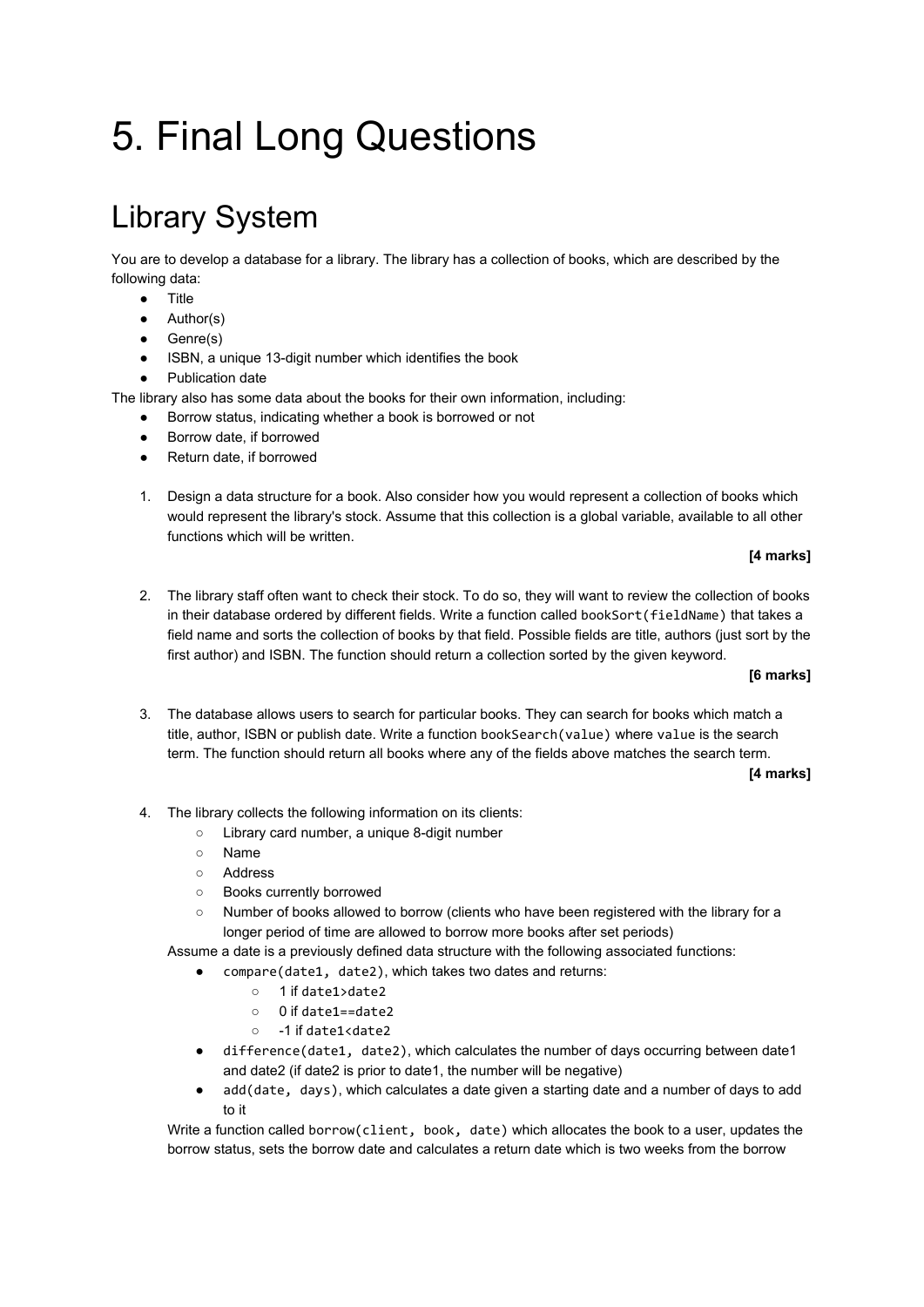date. No books should be allocated if the book is already borrowed or if the user has already borrowed the maximum number of books. Consider how client data is likely to be stored.

# **[6 marks]**

- 5. Clients who do not return books within the allocated time will face fines, which are £2 per day overdue up to a maximum of £250 per book. Write a function fines(user, date) to calculate how much a client owes up to the date specified based on all the books they have borrowed. Note that it could be £0. **[3 marks]**
- 6. Write a function called return(book, date) which does the inverse of borrow() and also displays to the librarian whether the client owes fines (and if so, how much).

# **[3 marks]**

7. Sometimes a client forgets which books they've borrowed. They can come into the library and search for their library card number to display all the information stored on them, including the books they've borrowed. Write a function clientSearch(id) which takes a library card number and prints all the information sorted on that client. For the books, all the information, including the associated dates, should also be displayed.

# **[3 marks]**

8. The library staff need to keep on top of all the books which are loaned out. Write two functions, booksInCirculation() and booksOverdue(date) which each print out a collection of books and the library card number of the client associated with them. booksInCirculation() should print information for all currently borrowed books, booksOverdue() should print information for all currently borrowed books which are overdue according to the date specified.

# **[6 marks]**

- 9. Write a program for librarians to use which allows them to do the following:
	- Sort and search library stock
	- Issue and accept returns of book loans
	- List all books in circulation and all overdue books

Consider how you are going to handle user input. The program should keep taking instructions until an exit parameter is provided.

# **[15 marks]**

# Top Trumps

Top Trumps is a card game. Each pack of Top Trumps is themed - about cars, or dinosaurs, or airplanes, or TV shows, for example - and each card gives a picture and some numerical data about a single example of those things. So, a pack of Top Trumps about cars would have a different make/model of car on each card, and the data might include top speed, engine size, gross weight, 0-60mph time, and so on.

In a game of Top Trumps, all the cards are dealt out to the players. One player starts and each round takes the following form:

- 1. The player chooses what appears to be the best/strongest item of data from the top card.
- 2. He/she tells the other player both the data category and the value e.g. top speed and 140mph
- 3. The player with the "best" value on that data category wins the round, and both cards are placed at the bottom of the winning player's hand of cards.
	- a. The "best" is sometimes the largest as in top speed and sometimes the smallest as in the best 0-60mph time.
- 4. The winning player is the one who starts the next round back at step one.

The game finishes when one player has all the cards.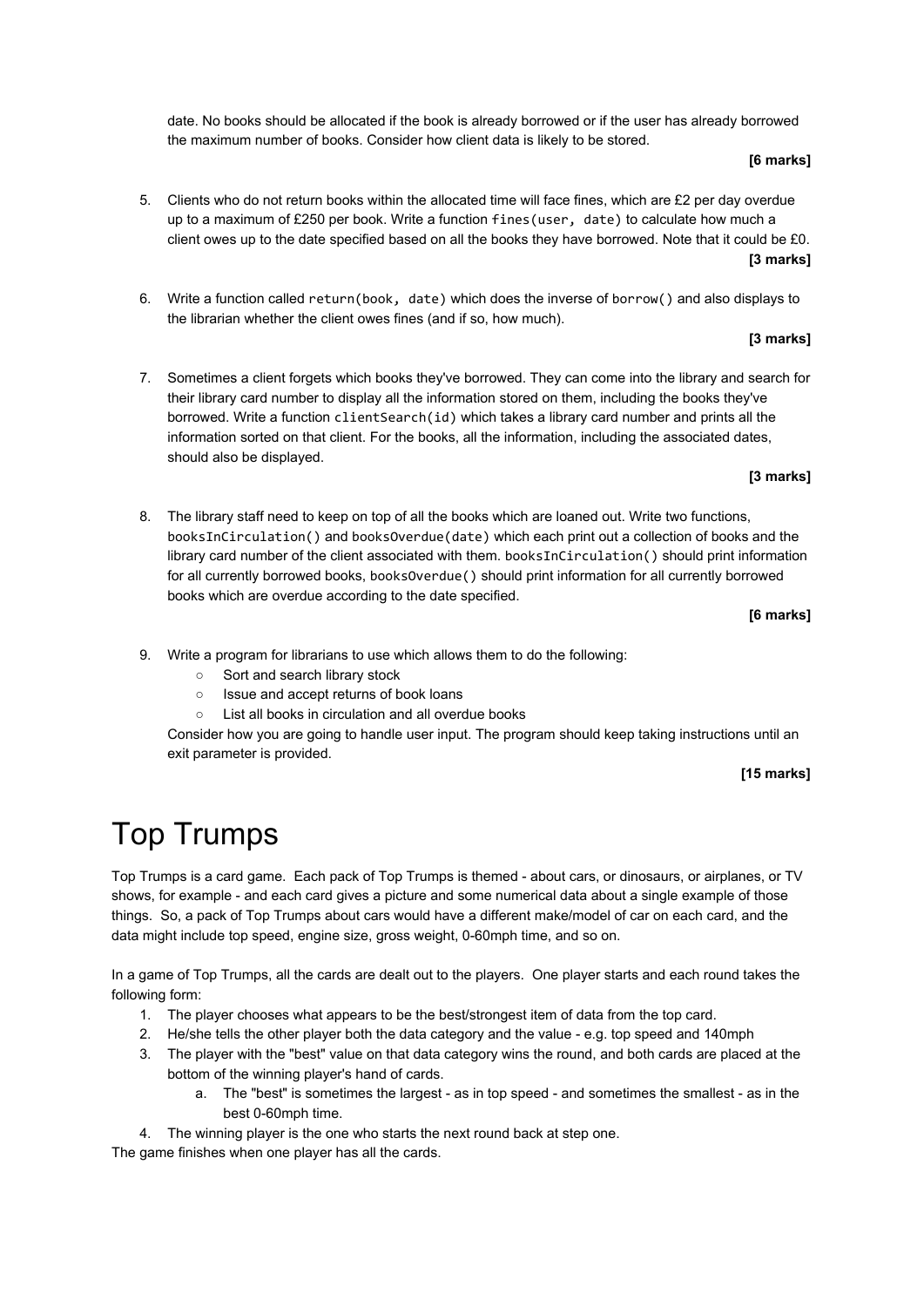In this question, we'll be considering a Top Trump game with:

- Two players
- A pack of 50 cards
- The theme is cars
- The data categories on each card include are as follows, where the "best" value for each category is noted:
	- Top speed (largest)
	- Engine size (in cubic centimetres) (largest)
	- Weight (smallest)
	- 0-60mph time (smallest)

The question consists of a number of parts.

1. Design Python data structures to represent a pack of Top Trump cards, containing all the necessary information to support playing the game. (Read the whole question before answering this question, so you are sure about what "playing the game" means - in particular, part 7.).

### **[5 marks]**

2. Assume you have a pack of 50 cards in your data format, held in the variable cards. Write a function rankCategoryValues that takes the pack as a parameter and the name of a data category as a second parameter, and returns a dictionary. The dictionary should map the value of the given data category from each card (the dictionary key) to the ranking in the whole pack of that value (the dictionary value). Hence each field value has a ranking from 1 to 50 - you can assume there are no duplicate values in a single data category. For example, if the fastest car in the pack can travel at 220mph, then the dictionary will contain a key value pair of 220 and 1; if the second fastest is 218mph, the dictionary will have a key of 218 and value of 2 key-value pair; and if the slowest car is 55mph, there will be an key of 55 and value of 50 key-value pair. Hint: sort the pack of cards before you start to build the dictionary.

#### **[10 marks]**

3. Write a function getRanking that taking as parameters a single card, a data category name, and an appropriate collection of dictionaries, each one created by calling the function created in (2) for each different data category. Would this third parameter be best as a list or a dictionary? The function should return the ranking of that card according to the given data category.

#### **[3 marks]**

4. Write a function taking a card and the collection of dictionaries, the same as in (3) above, and returning the name of the best data category on the card - that is, the data category whose value has the highest ranking compared to the ranking of the values of all the other data categories.

# **[6 marks]**

5. Write a function that takes a card as parameter and prints out the card details neatly. You choose the format.

### **[3 marks]**

6. Write a function "deal" that takes a pack of cards, and returns two lists, each containing half the pack. You may simply split the pack in two.

### **[3 marks]**

- 7. Write a program to play Top Trumps, with one human player and one computer player. The game should be played as described above, considering the following:
	- Assume you have a pack of 50 cards, in your format, randomly sorted, in the variable cards.